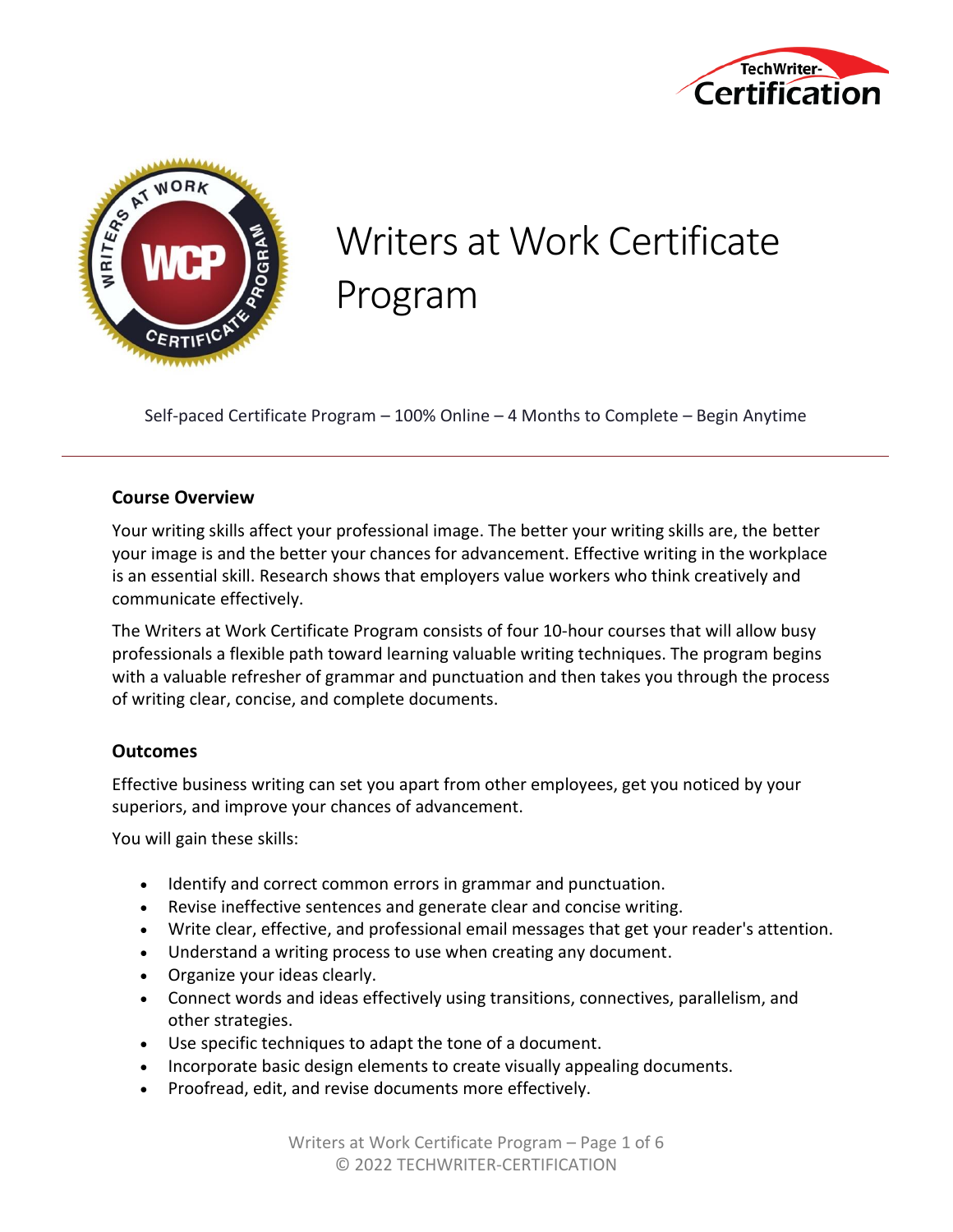## Part 1: Eliminating Common Grammar Errors

### **Course Description**

Sentence mechanics are an essential foundation to good writing. You may have great ideas, but if your sentences are full of grammar errors, your reader may lose confidence in your professionalism, competence, and attention to detail.

Part I reviews the basic building blocks of good writing: understanding parts of sentences and speech, ensuring sentence completeness, and conquering common problems with subjects, verbs, and pronouns. Readings and exercises help reinforce your understanding of the concepts.

The instructor is available at all stages of the course for tutoring.

### **Outcomes**

You will gain these skills:

- Identify and correctly use various parts of parts of speech.
- Recognize and revise fragments and run-on sentences.
- Recognize and correct common problems with subject-verb agreement and pronoun errors.
- Identify and correct dangling and misplaced modifiers.
- Proofread more effectively.

#### **Assessment**

You will complete self-check exercises and a mastery test (graded by the instructor) taken at end of the class.

- Week 1: Review the parts of speech including nouns, verbs, adverbs, etc. and understand their functions. Review how different parts of speech are joined together to create grammatically correct sentences with special emphasis on verb tenses.
- Week 2: Learn how to recognize and revise fragments and run-on sentences.
- Week 3: Learn to recognize and revise common problems in subject-verb agreement and pronouns.
- Week 4: Learn to recognize and correct mistakes with adjectives, adverbs, and misplaced modifying phrases.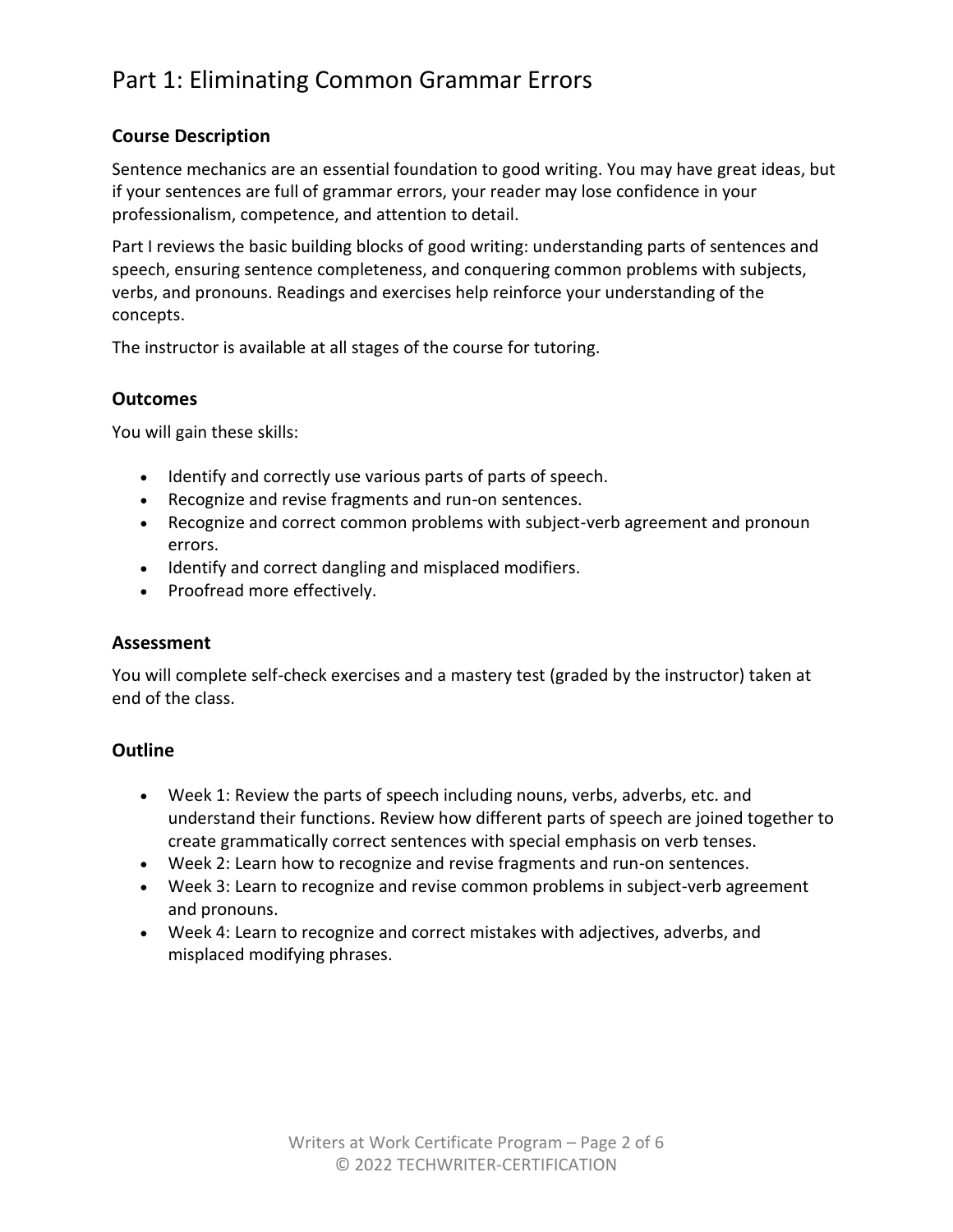### Part 2: Perfecting your Punctuation

### **Course Description**

Correct punctuation is essential to good, clear writing. Incorrect punctuation can confuse readers, change the meaning of sentences, and reflect poorly on your professional image.

Part II of the review covers punctuation, providing a practical understanding of punctuation without the need to memorize countless rules. Weekly units teach the use of commas, semicolons, apostrophes, colons, quotation marks, and parentheses. Readings and exercises help reinforce your understanding of the concepts.

The instructor is available at all stages of the course for tutoring.

### **Outcomes**

You will gain these skills:

- Identify and correctly use various punctuation marks including commas, semicolons, apostrophes, colons, etc.
- Proofread more effectively.

### **Assessment**

You will complete self-check exercises and a mastery test (graded by the instructor) taken at end of the class.

- Week 1: Review comma rules and usage.
- Week 2: Learn the correct usage of semicolons and colons.
- Week 3: Review the use of other punctuation marks including apostrophes, dashes, hyphens, quotation marks, and parentheses.
- Week 4: Learn techniques to proofread more effectively.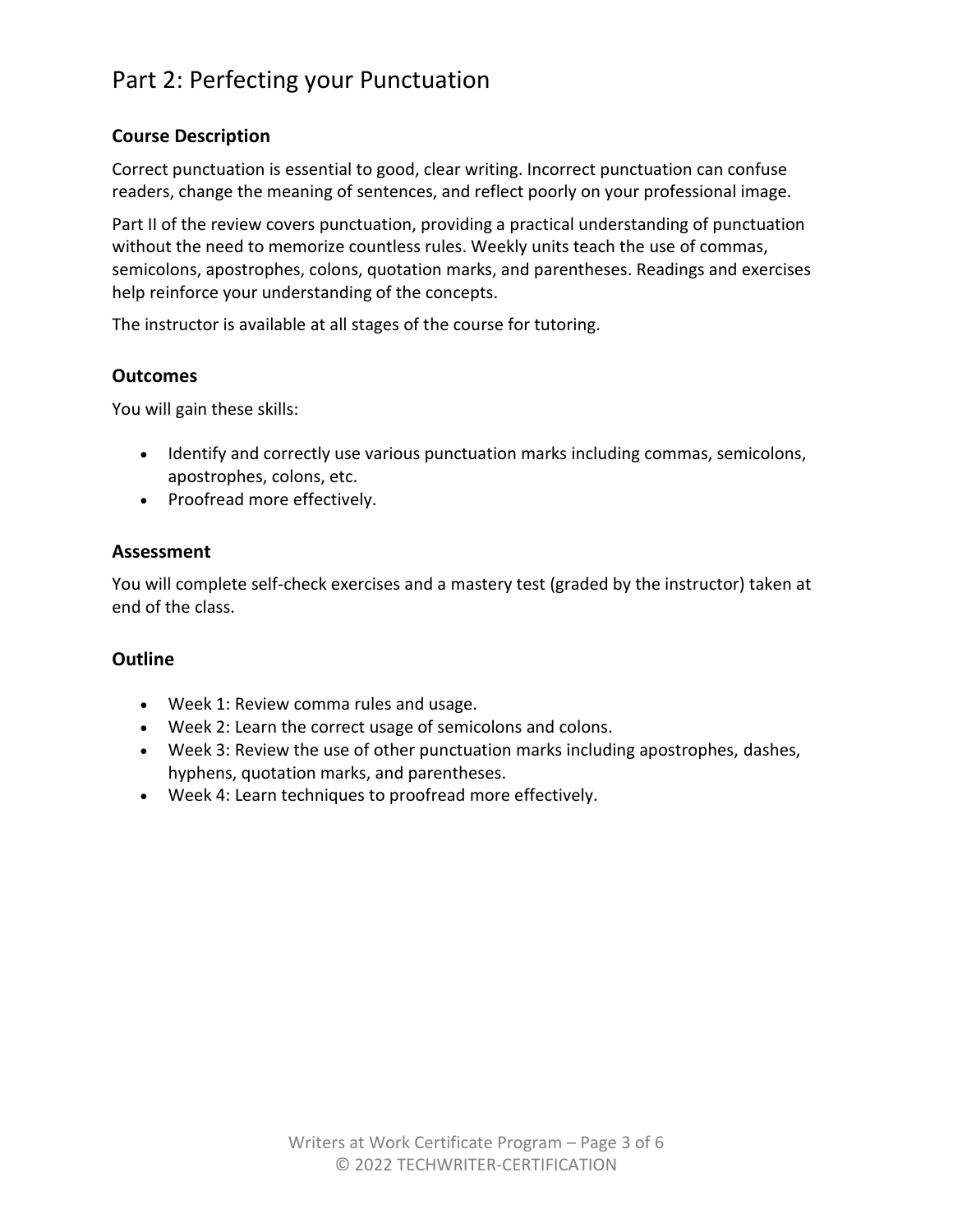# Part 3: Writing Clearly, Concisely, and Coherently

### **Course Description**

Don't let your good ideas get buried in dull, lengthy sentences or empty phrases. Make every word count. Capture and keep your reader's attention by using clear and concise sentences that create a coherent and eloquent message. Learn additional strategies to create effective email that increases your productivity.

Readings and exercises help reinforce your understanding of the concepts. You will receive personal feedback from the instructor on at least three writing assignments. The instructor is available at all stages of the course for tutoring.

#### **Outcomes**

You will gain these skills:

- Recognize and eliminate wordy, empty, and redundant phrasing to write a concise message.
- Use active voice, action verbs, and precise words to create a clear message.
- Use transitional and connective words to reinforce the relationships between your words, sentences, and paragraphs.
- Write effective and professional email messages that capture your reader's attention and get a better response rate.

### **Assessment**

You will complete self-check exercises in each lesson. You will write at least three documents and receive personal feedback from the instructor.

- Week 1: Learn strategies for writing more concisely by eliminating wordy, redundant, and empty phrases.
- Week 2: Learn strategies for writing more clearly by using words precisely, putting action in verbs, using the active voice, and more.
- Week 3: Understand how to develop ideas within a paragraph and use transitional words to guide the reader.
- Week 4: Learn how to structure email messages to be more effective.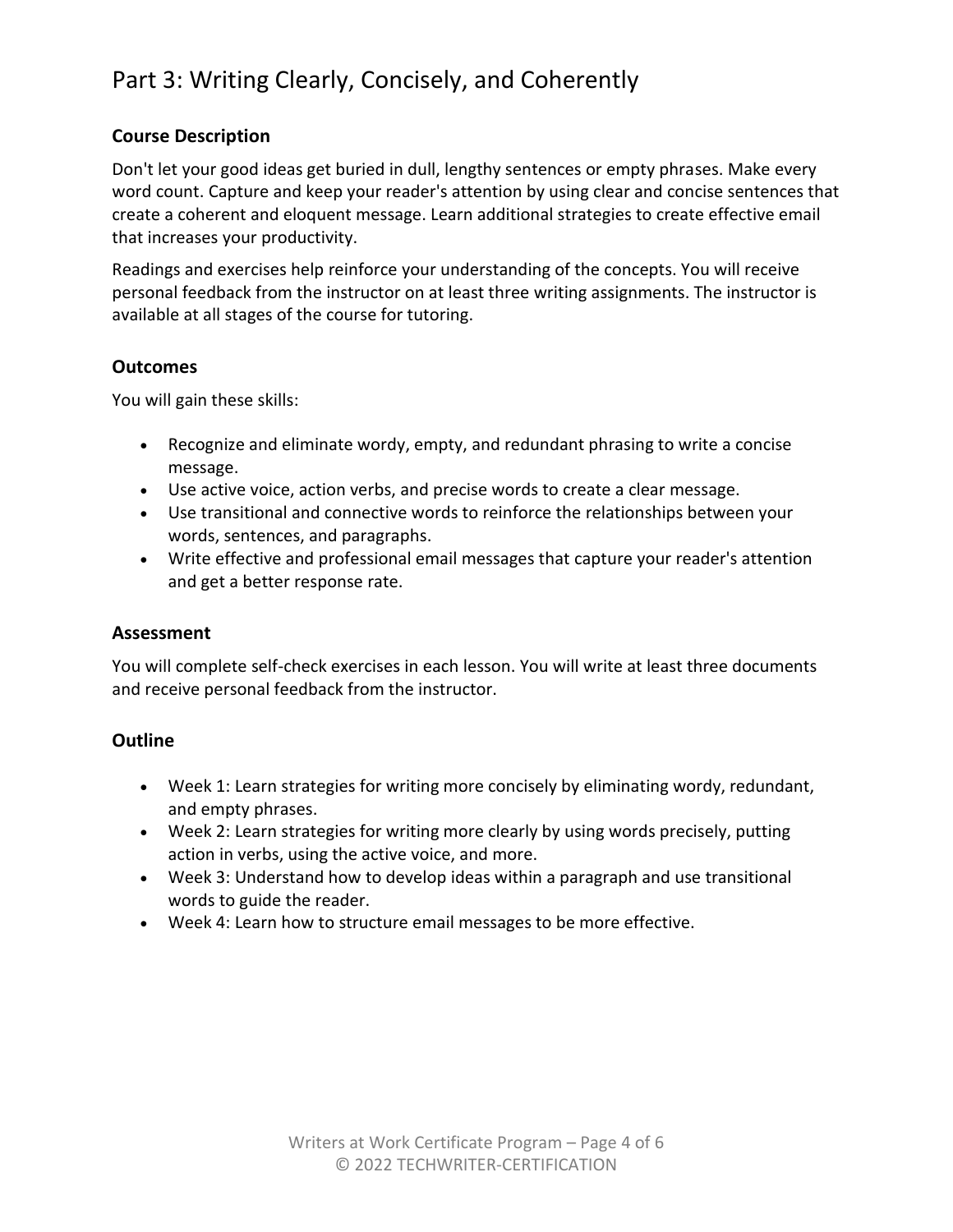## Part 4: Achieving a Professional Tone and Style

### **Course Description**

Professional writing includes more than just grammar, punctuation, and the arrangement of ideas. The tone and style of your message can keep your readers engaged or it can make them want to hit the delete key.

Part IV presents strategies to ensure the tone of your document is appropriate, positive, and professional. Learn to integrate basic graphic design techniques so that your documents are visually effective and readable. Master parallel writing structure to create sentences and bulleted lists that flow smoothly. Demonstrate your competence to readers by eliminating problems with commonly confused and misused words.

Readings and exercises help reinforce your understanding of the concepts. You will receive personal feedback from the instructor on at least three writing assignments. The instructor is available at all stages of the course for tutoring.

### **Outcome**

You will gain the following skills:

- Write documents with a professional tone.
- Use basic design techniques to create emails and documents that are visually effective and pleasing.
- Use parallelism when writing sentences, lists, and headings.
- Identify and correct common word usage errors.

### **Assessment**

You will complete self-check exercises in each lesson. You will write at least three documents and receive personal feedback from the instructor.

- Week 1: Learn techniques for writing with a professional and positive tone. Understand how to improve the professional tone of any document. Know 12 words to avoid using in email.
- Week 2: Learn how to use basic graphic design elements, such as white space, headings, etc.
- Week 3: Learn to use parallel writing structure with sentence elements, lists, and headings.
- Week 4: Review commonly confused and misused words